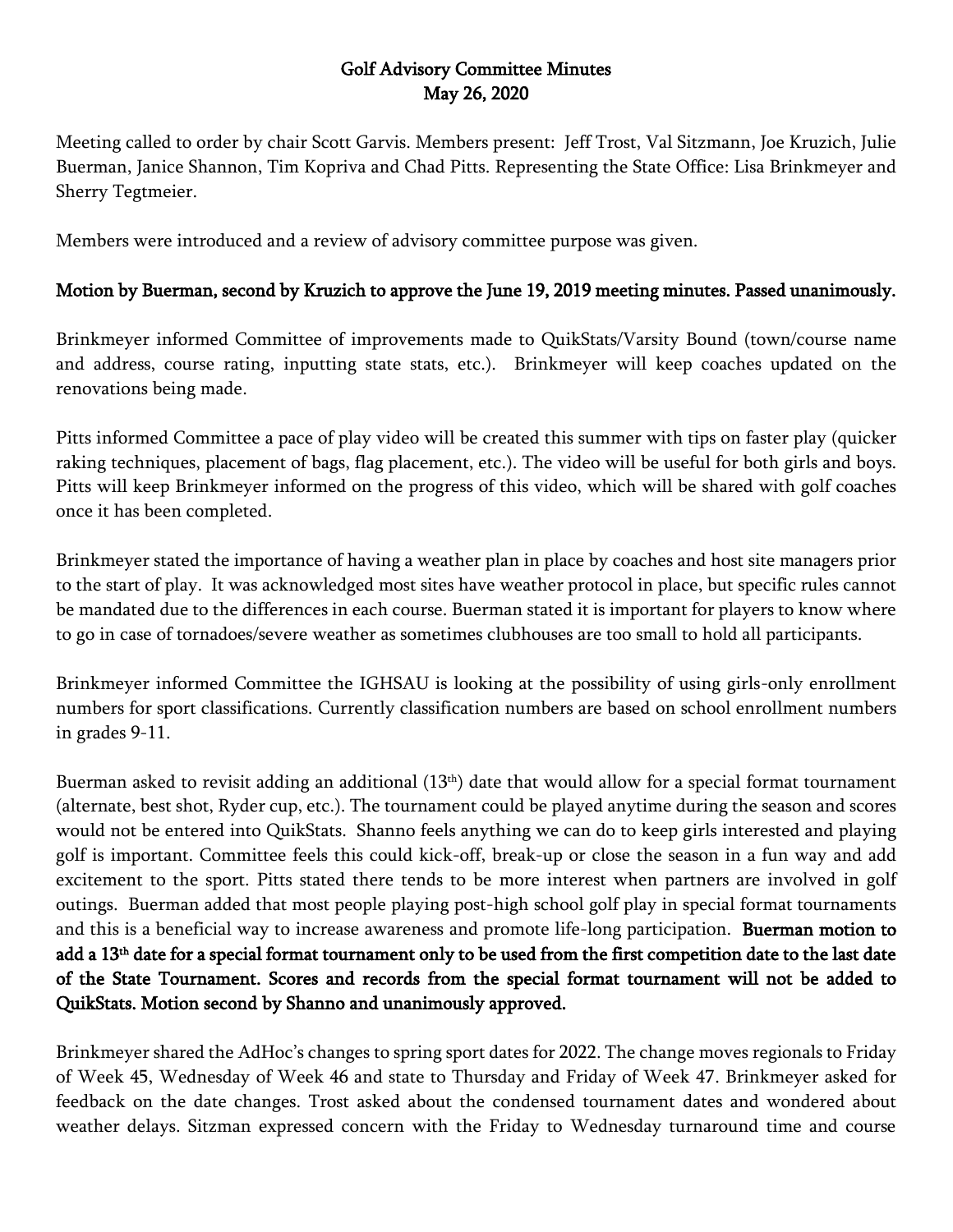availability for practices. Brinkmeyer stated the IGHSAU and IHSAA will work together to try to minimize site overlaps to help with course accessibility and issues that may occur from weather delays.

Committee discussed the process of breaking ties at the state tournament. Currently to break a team tie, the 5 th place golfers' scores on day two are compared. If still tied, then the 6th place golfers' scores on day two are compared. If still tied, the 5<sup>th</sup> place golfers' scores on day one, then the 6<sup>th</sup> place golfers' scores on day one with a sudden death playoff to be held if still tied. Committee is in favor of keeping the current tie-breaking process.

The awards process for state was discussed. Currently a card back process is used for breaking ties with places 2-10. Buerman suggested allowing ties for places 2-10 to stand, rather than breaking ties to determine place. Pitts stated that ties are kept in most tournaments for placing rather than breaking ties. Brinkmeyer shared the main reason for breaking ties was for players to receive a medal the day of competition. Committee suggested using stickers on the back of non-engraved medals. This would allow for multiple place medals to be on-hand at each location to be distributed if ties occur. Buermann motion to have the medalist (2<sup>nd</sup>-10<sup>th</sup>) results reflect the ties and not break ties for placement (except for first place medalist). Motion second by Trost and unanimously approved.

State tournament pairings were discussed. Committee emphasized the importance of pairing the top four teams together and the bottom four teams paired together to provide better coaching opportunities throughout the meet. Day two pairings are based off of day one scores. Brinkmeyer stated threesomes are preferred but realizes there are times when foursomes are needed, due to numbers.

In individual competition, Committee asked IGHSAU to consider placing multiple qualifiers from the same team closer to one another to help their coach(es). Brinkmeyer stated the IGHSAU will try to place those individuals closer when possible.

Brinkmeyer informed Committee the Co-Ed admission fee has increased to \$50 per team. The new fee will allow for an increase in green fees paid to host sites and will help cover other operational expenses. Committee members had no issues with the fee increase.

Kopriva asked for clarification regarding coaches giving players rulings. Brinkmeyer informed Committee coaches can give their own players rulings during meets, but should not give players from opposing teams advice unless they are members of the designated rules committee.

Pitts asked for feedback regarding the rules webinar created by the Iowa Golf Association. Usually the seminar is held at various locations around the state, however due to circumstances this year the rules seminar was shared via YouTube. Committee suggested utilizing some face-to-face seminars and the webinar moving forward.

Committee thanked Buerman, Trost and Kruzich for their service on the Advisory Committee.

The date of the 2021 meeting was set for Wednesday, June 16 at the State Office.

No further business, motion to adjourn by Kruzich second by Buerman. Motion unanimously approved.